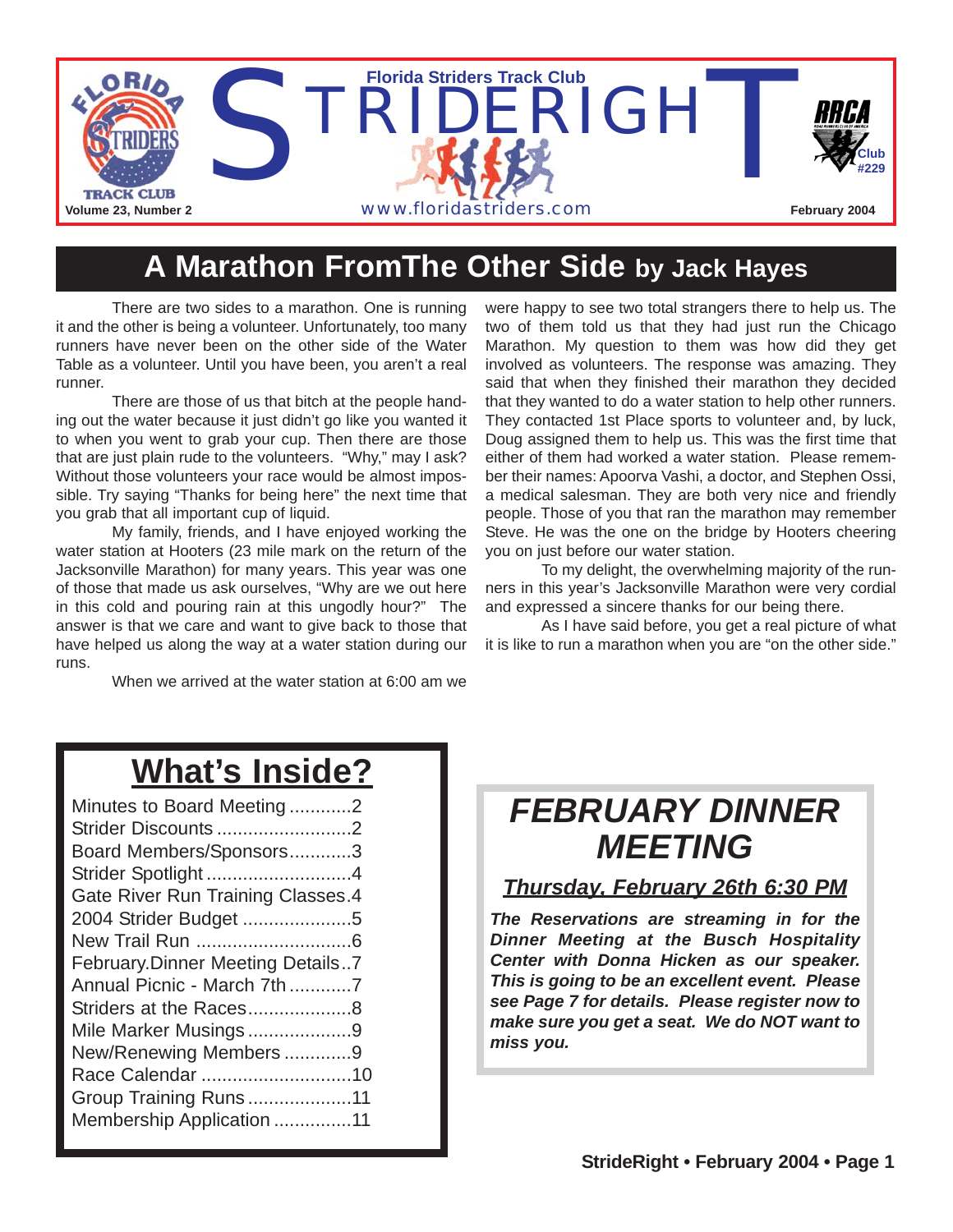## **Board of Directors' Minutes, January 13, 2004**

Hardie Alexander called the meeting to order at 7:10 PM. Directors absent: F. Sutman, J. Nolan, B. Dunn, S. Bruce. Rebecca Brown and Tanys Carere also attended. The previous meeting minutes were approved as written.

**Treasurer's report:** The January treasurer's report was distributed and filed as written.

#### **Race committee update:**

**Run to the Sun** – Rebecca Brown distributed the proposed race budget along with a detailed race checklist for the board to review. Planning is on track - permission to use OPKC has been cleared, race has been registered with Road ID and with RRCA as the 8 km state championship. Coordinators are needed for various volunteer positions.

**Memorial Day** – Nothing new. Still looking for additional sponsorship but planning is on track.

**Autumn Fitness** – Hardie reported there has been discussion about making it an evening race. OPKC must be contacted first to see if this is a possibility.

**Hog Jog** – Nothing to report.

**Old Jennings State Forest trails:** Hardie received an email from a member with the suggestion of adding these trails to the list of our runs. Directions will be posted in the Strideright. JD volunteered to do some reconnaissance and check out the trail's facilities.

**Website and Website contest:** Mike Mayse is going to be a judge for the website contest.

**Equipment:** JD has the bullhorn, Lil has the first aid kit and the clock is on loan for Jessica's Run if anyone is looking for these items.

**Guest speakers:** Donna Hicken is speaking at February's dinner social. A motion was voted on and passed for our club to donate \$150 to the Hicken foundation. John P. received an email from a club member suggesting a speaker who specializes in biomechanics for the next quarter.

**Open Forum:** There was a question regarding the definition of 'quorum' – per our bylaws it is one-half of the board members or more. As the new merchandise coordinator, George H. will approach OP businesses for embroidery estimates. Dottie suggested trying to organize out of town socials when several members travel to the same race.

**Fun run accounting:** Bob B. suggested that we extract Fun Run line items in our budget from the race totals and account for the Fun Run separately. He suggested we

keep track of both actual numbers and forecast and will work with Steve B. on how to implement it. This way club members and potential sponsors will be able to see exactly how much the club spends on kid's running.

**Super Bowl sports event:** John P. is at a meeting regarding this event and will report back to us. The board will discuss this at February's meeting.

**Peachtree City Running Club:** The president of the club, George Martin, asked if it would be OK to bring several members of their club to the Strider tent at the River Run. The board felt it would be fine and suggested their club bring some food/beverages (beer).

**2004 Board nominating committee update:** Bob distributed a list of 13 confirmed board members for next year. The committee is still working on finding and/or confirming the 7 additional members needed.

**Picnic-March meeting dates:** The picnic will be held on Sunday, March 7th at a location to be determined. The first board meeting with the new board will be on Tuesday, March 9th.

#### **Social schedule:**

February 26th - Donna Hicken at the Busch brewery

> March 7th - picnic April is up in the air.

The meeting was adjourned at 8:45 PM. Next month's meeting will be February 10th at the library.

Respectfully submitted, Karin Glenn

## **Strider Discounts!**

We have enjoyed a 10% merchandise discounts from 1st Place Sports (Baymeadows, Jacksonville Beach and now Orange Park (Wells Road about a 1/2 mile off 17 near the Loop) for many years.

A new Fitness Store in Orange Park, The Starting Line, has opened on Kingsley (about 1/2 mile from U.S. 17) and is offering Strider members a 15% discount.)

Thanks to both for their support!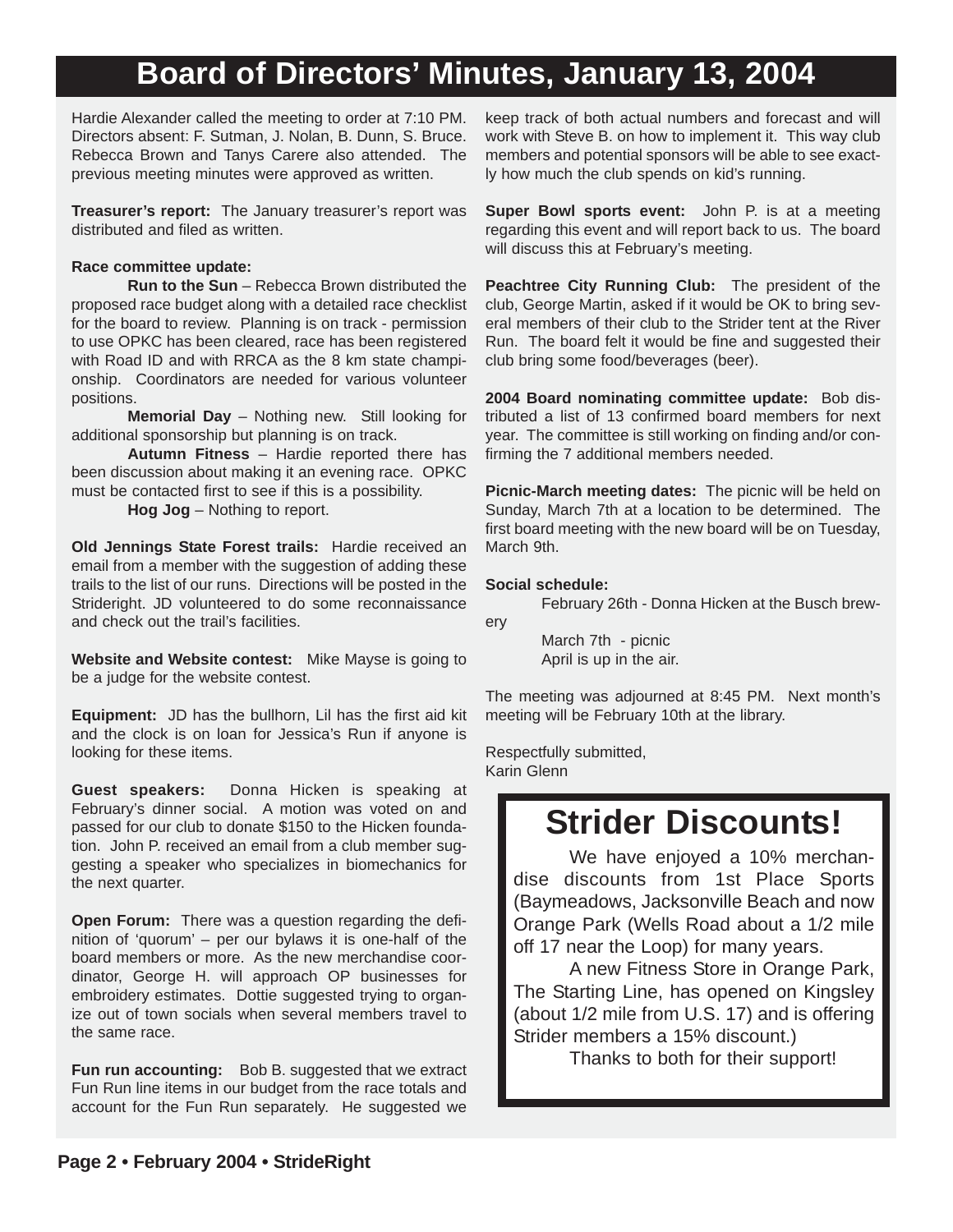| 2003-2004 Board of Directors<br>& Key Members                                                                                                 |                |
|-----------------------------------------------------------------------------------------------------------------------------------------------|----------------|
| (Board Members marked with an *)                                                                                                              |                |
| President: *Hardie Alexander<br>(H) 264-5154 (W) 287-3800<br>email: halex1953@aol.com                                                         |                |
| Vice President: *John Powers<br>(H) 264-8026 (W) 354-5691<br>email: john.powers@floridapowertrain.com                                         |                |
| Treasurer/Hog Jog Director/Race<br>Refreshments: *Steve Bruce (H) 728-6830<br>email: stevebruce@comcast.net                                   |                |
| Secretary: *Karin Glenn (H) 886-4095<br>(W) 399-5888x1418 email: tortille@aol.com<br>Race Committee Advisor/Memorial Day 5K                   |                |
| Co-Director: *Frank Sutman (H) 292-1399<br>email: lawless@bellsouth.net<br>Information Coordinator/Merchandise/                               |                |
| Memorial Day 5K Co-Director:<br>*Lillian Lawless  (H) 292-1399<br>email: lawless@bellsouth.net                                                | Autı           |
| Equipment Coordinator: *Sung ho Choi<br>(H) 880-7574 (W) 887-6331                                                                             |                |
| email: massagebybruce@aol.com<br><b>Strideright Editor:</b><br>*Bob Boyd (H) 272-1770<br>email: bobboydFL@comcast.net                         |                |
| Strideright Editor Asst & Photographer:<br>*Vanessa Boyd (H) 272-1770<br>email: bobboydFL@comcast.net                                         |                |
| <b>Mile Marker Musings Columnist:</b><br>*Robert Glenn  (H) 886-4095<br>email: orrus@aol.com                                                  | Title          |
| Webmaster: *Bill Dunn (H) 269-3820<br>email: wm_dunn@comcast.net                                                                              |                |
| Monthly Social Coordinator: *Dotti Cahill<br>(H) 284-2527<br>email: cahilldot@aol.com,<br><b>Children's Run Coordinator:</b>                  |                |
| *Sharon Pentaleri  (H) 389-6271<br>email: sharon@pentaleri.com<br>Doctors Lake Drive Trail Mntc. Coordinator:<br>*George Hoskins (H) 264-4372 |                |
| email: ghoskins@bellsouth.net<br>Directors at Large:                                                                                          |                |
| *Warner Millson. (H) 264-4089<br>email: wmillson@comcast.net                                                                                  | PON            |
| *Jim Nolan (H) 388-4847<br>email: jim_and_dana@bellsouth.net<br>*J.D. Smith (H) 264-1673                                                      | 611<br>1 N     |
| email: smithj53@bellsouth.net<br>*Danny Weaver  (H) 287-5496                                                                                  |                |
| email: weaver243@hotmail.com<br>Autumn Fitness 5K Co-Director:<br>Bobby Greene (H) 262-1663                                                   | M              |
| email: BEG50@MSN.com<br><b>Newsletter Circulation Manager:</b><br>Jenny Allen (H) 269-1226                                                    |                |
| email: RichJenRun@comcast.net<br>Autumn Fitness 5K Co-Director &<br>River Run Hospitality Tent Coordinator:                                   | 1560-4         |
| Stan Scarlett (H) 994-2687<br>email: stanscarlett@msn.com<br>RRCA State Representative: Ken Bendy                                             | Flei<br>C      |
| (H) 278-2926<br>email: kbendy@aol.com<br>Run to the Sun Co-Director:<br>Rebecca Brown (W) 954-7875                                            | Rob            |
| email: rebeccalynnbrown@comcast.net<br>Run to the Sun Co-Director:<br>Matt Ross  (H) 268-8392                                                 |                |
| email: HartRoss@bellsouth.net<br>Strider "Person" Coordinator for Races:                                                                      | Τ              |
| Al Saffer (H/W) 665-6996<br>email: saffat@jea.com<br><b>Scholarship Coordinator</b>                                                           | the I<br>ket e |
| Tom Sullivan  (H) 880-1592<br>email: msull10166@cs.com<br><b>Membership Director:</b>                                                         | Box<br>Orai    |
| Tanys Carere (H) 880-4414<br>email: tcarere@hotmail.com                                                                                       |                |



he Florida Striders Track Club is incorporated as a non-profit organization under laws of Florida and is granted federal tax exempt 501(c)3 status under the blanexemption of the RRCA ID#74-2194707. Strideright is published monthly at P.O. 413, Orange Park, Florida. Non-profit Organization Bulk Rate postage is paid at nge Park, Florida.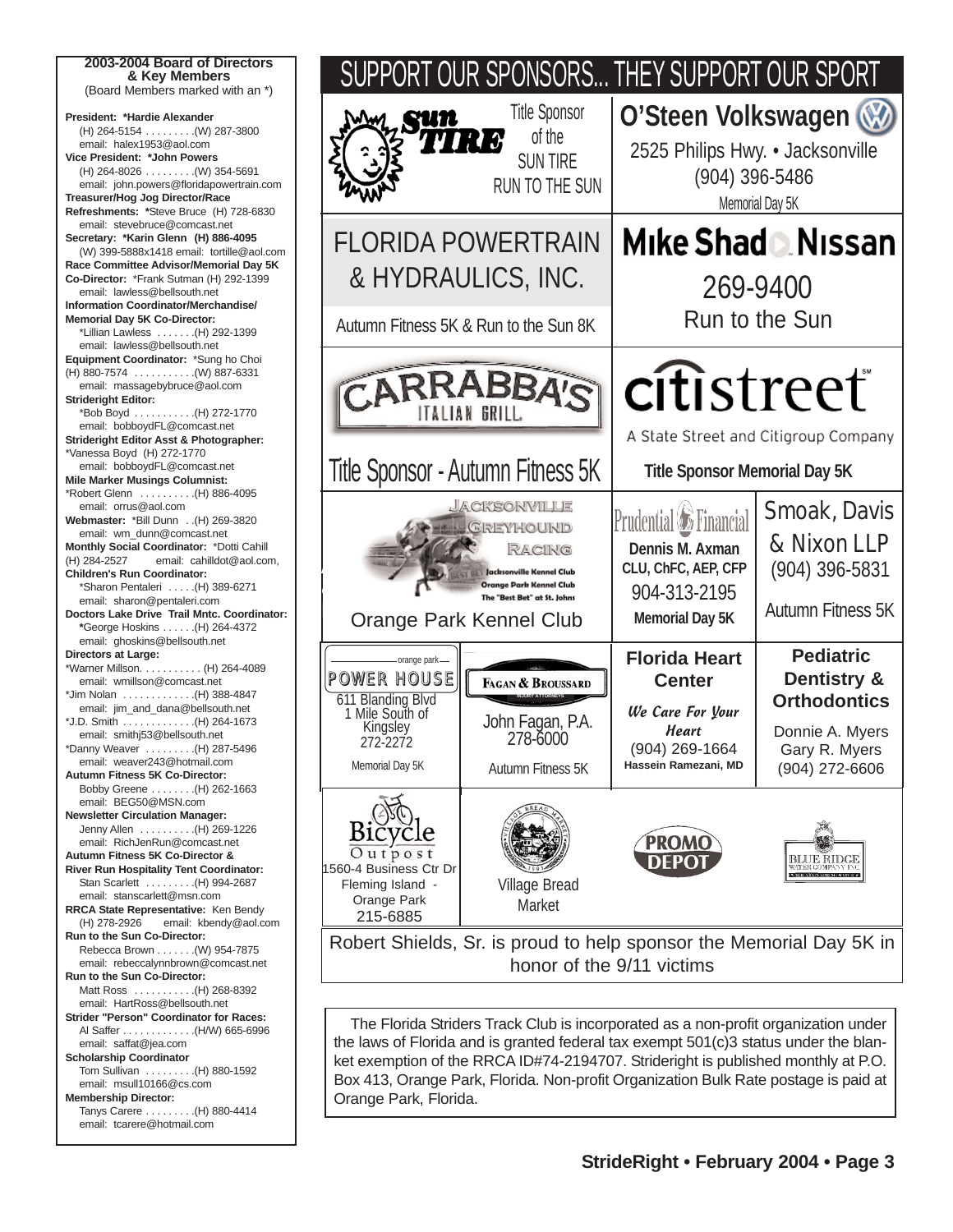## **Strider Spotlight on Vicky Connell by Bob Boyd**



You may have enjoyed some Sunday runs or races with Vicky, one of our relatively new Striders, but I think you will find a few surprises in this month's Strider Spotlight. Read on!

Background: Vicky is the daughter of a Baptist Minister and they moved around considerably, mostly in Florida and California, while she was growing up. They settled in Central Florida. She

left college with a Bachelor's degree in Music Education (a Major in Voice, but also plays piano and guitar) before doing a three year tour with the Army in Germany. She not only met her husband there, Jim, but also became an active runner while stationed in Germany, doing her first marathon there in 1984. A high school swimmer, she has had particular success as a Triathlon competitor. She then joined the Reserves while Jim stayed on Active Duty until retiring five years ago in Jacksonville. They have two beautiful daughters, Tori in the 9th grade (I have to add that Tori has finished 2nd in her age group at the River Run the last two years – very impressive!) and Marissa in the 4th. Vicky is currently a Lt. Colonel in the Army Reserve, Commander of a Logistics Support Battalion.

Running: After the tour in Germany, some California Triathlons, and probably most significant, the birth of her Tori, running was pretty much on hold other than some River Runs until 2003 when she began running and racing regularly. She completed the 2003 Jacksonville Marathon, but was disappointed with her time, where she went out too fast. (It's not too shabby when your 2nd marathon, 20 years later, is faster than your first!)

Training: Does weights and abdominals M-W-F. Runs three to four times a week with a long run on Sunday and one day of speed work. She followed Hal Higdon's Marathon training schedule. In a recent Battalion competition she placed 2nd overall in a combination of pushups, situps, jump rope, biking, sand bag carry, and the bench press. I do not mean 2nd overall women or a sex adjusted handicap system. I mean she competed directly against the men, won the jump rope and was 2nd in every other category! Her training is working well!

Why Does She Run: Vicky shared that she really likes being in shape, the extra energy she has as a result, and the reduced need for sleep. It doesn't hurt that people notice you are in shape either.

Goals: Wants to enjoy a top three finish in her age group sometime in 2004 and stay uninjured. She's been close a time or two in 2003. Vicky WILL NOT let the disappointing marathon result detract from her running. I would bet she makes that goal!

## **Gate River Run Training Classes**

Shands Jacksonville and the YMCA have teamed up to offer training classes (at no charge) to help people get ready for the Gate River Run. These classes were offered in the 4th Quarter of 2003 but in different locations. How often do you really get a second chance? The information provided is excellent for your general training, from 5K to Marathon. I suspect even the most veteran of runners would pick up useful information. The Skinner YMCA is located at **5100 Belfort Road, Jacksonville, on the Southside, 332-0665, and the Winston YMCA is located at 170 Landrum Lane, Ponte Vedra Beach, 543-9622.** 

> **Date/Time Location Topic Speaker** Feb. 2/5:30 p.m. Skinner YMCA Nutrition & Hydration Kerri Napoleon, RD, LD Feb. 7/8:30 a.m. Winston YMCA Injury Prevention Dr. Nancy Felix Feb. 14/8:30 a.m. Winston YMCA Nutrition & Hydration Kerri Napoleon, RD, LD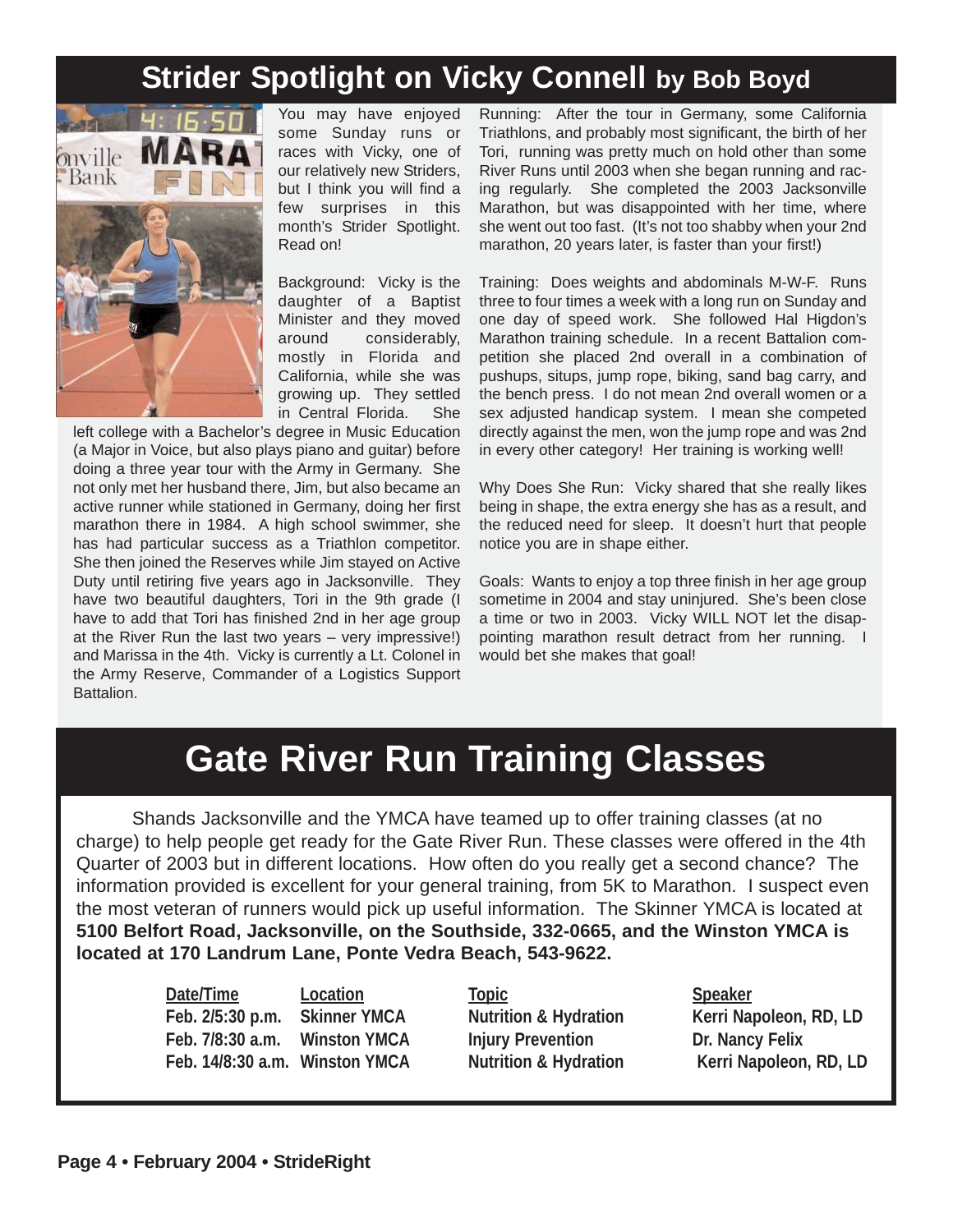## **Striders 2004 Budget**

|                                         |               |                |                 |                  | $($)$ Diff.                    | % Diff.    |
|-----------------------------------------|---------------|----------------|-----------------|------------------|--------------------------------|------------|
|                                         | 2003          | *2003          | 2003            | 2004             | 2004 vs                        | 2004 vs    |
| <b>Income</b>                           | <b>Budget</b> | <b>Actual</b>  | <b>Variance</b> |                  | Budget\$ 2003 Act's 2003 Act's |            |
| Run to Sun                              | 2,700         | 3,278          | 578             | 3,250            | $-28$                          | $-0.87%$   |
| Memorial Day 5K                         | 3,900         | 5,305          | 1,405           | 4,000            | $-1,305$                       | $-24.61%$  |
| <b>Autumn Fitness Proceeds</b>          | 3,300         | 4,739          | 1,439           | 4,750            | 11                             | 0.24%      |
| Hog Jog/CCC                             | 1,600         | 1,324          | $-276$          | 1,200            | $-124$                         | $-9.34%$   |
| <b>Race Proceeds</b>                    | 11,500        | 14,646         | 3,146           | 13,200           | $-1,446$                       | $-9.87%$   |
|                                         |               |                |                 |                  |                                |            |
| Social                                  | $\mathbf 0$   | 997            | 997             | 1,500            | 503                            | 50.45%     |
| <b>Dividends</b>                        | 25            | 19             | $-6$            | 20               | 1                              | 4.28%      |
| Memberships                             | 5,875         | 6,019          | 144             | 6,500            | 481                            | 7.99%      |
| Merchandise                             | 1,000         | 921            | $-79$           | 600              | $-321$                         | $-34.86%$  |
| Advertising                             | 160           | 150            | $-10$           | 150              | 0                              | 0.00%      |
| Interest Income                         | 725           | 403            | $-322$          | 450              | 47                             | 11.66%     |
| <b>Other Income</b>                     | 7,785         | 8,509          | 724             | 9,220            | 711                            | 8.35%      |
| <b>Total Income</b>                     | 19,285        | 23,156         | 3,871           | 22,420           | $-736$                         | $-3.18%$   |
|                                         |               |                |                 |                  |                                |            |
| <b>Expense</b>                          |               |                |                 |                  |                                |            |
| <b>Administrative</b>                   |               |                |                 |                  |                                |            |
| <b>Mailing Costs</b>                    | 1,500         | 732            | $-768$          | 1,225            | 493                            | 67.43%     |
| Newsletter Printing and Layout          | 7,400         | 6,245          | $-1,155$        | 6,603            | 358                            | 5.74%      |
| Supplies                                | 100           | 321            | 221             | 610              | 289                            | 90.30%     |
| Affiliation Costs and Insurance         | 1,914         | 1,948          | 34              | 2,027            | 79                             | 4.07%      |
| New Equipment/Maintenance               | 500           | 906            | 406             | 1,000            | 94                             | 10.36%     |
| <b>Storage Rental Fees</b>              | 900           | 1,288          | 388             | 1,000            | $-288$                         | $-22.38%$  |
| <b>Website Fees</b>                     | 300           | 219            | $-81$           | 300              | 81                             | 37.02%     |
| Merchandise                             | 900           | 802            | $-98$           | 975              | 173                            | 21.51%     |
| <b>Total Administrative Expense</b>     | 13,514        | 12,461         | $-1,053$        | 13,740           | 1,280                          | 10.27%     |
| <b>Club Activity</b>                    |               |                |                 |                  |                                |            |
| <b>Special Events</b>                   | 1,600         | 1,268          | $-332$          | 1,250            | $-18$                          | $-1.43%$   |
| <b>Dinner Socials</b>                   | 0             | 1,232          | 1,232           | 1,600            | 368                            | 29.89%     |
| <b>Monthly Socials</b>                  | 50            | 0              | $-50$           | 200              | 200                            | <b>NA</b>  |
| <b>RRCA Convention</b>                  | 0             | $\overline{0}$ | 0               | 950              | 950                            | <b>NA</b>  |
| Club Signs                              | 450           | 475            | 25              | 200              | $-275$                         | $-57.89%$  |
| <b>Total Club Activity Expense</b>      | 2,100         | 2,975          | 875             | 4,200            | 1,225                          | 41.18%     |
|                                         |               |                |                 |                  |                                |            |
| <b>Community Activity</b>               |               |                |                 |                  |                                |            |
| <b>School Programs/Promotions</b>       | 1,500         | 1,228          | $-272$          | 1,600            | 372                            | 30.25%     |
| <b>Running Fitness Publications</b>     | 171           |                | $-171$          |                  |                                |            |
| Scholarships                            | 2,000         | 1,500          | $-500$          | 2,000            | 500                            | 33.33%     |
| <b>Total Community Activity Expense</b> | 3,671         | 2,728          | $-943$          | 3,600            | 872                            | 31.95%     |
| <b>Contigency Funds</b>                 |               |                |                 | 880              |                                |            |
| <b>Total Expense</b>                    | 19,285        | 18,164         | $-1,121$        | 22,420           | 3,376                          | 23.43%     |
| <b>Difference (Profit/Loss)</b>         | 0             | 4,991          | 4,991           | $\boldsymbol{0}$ | $-4,992$                       | $-100.01%$ |

\*Actuals are based on information available as of the 12/9/03 Director's Meeting.

Note: The Striders' expenditures for the Fun Runs is not broken out separately as only the Net Income for each Strider Race is shown. Money paid directly to the Schools by our generous Sponsor(s) is also not reflected.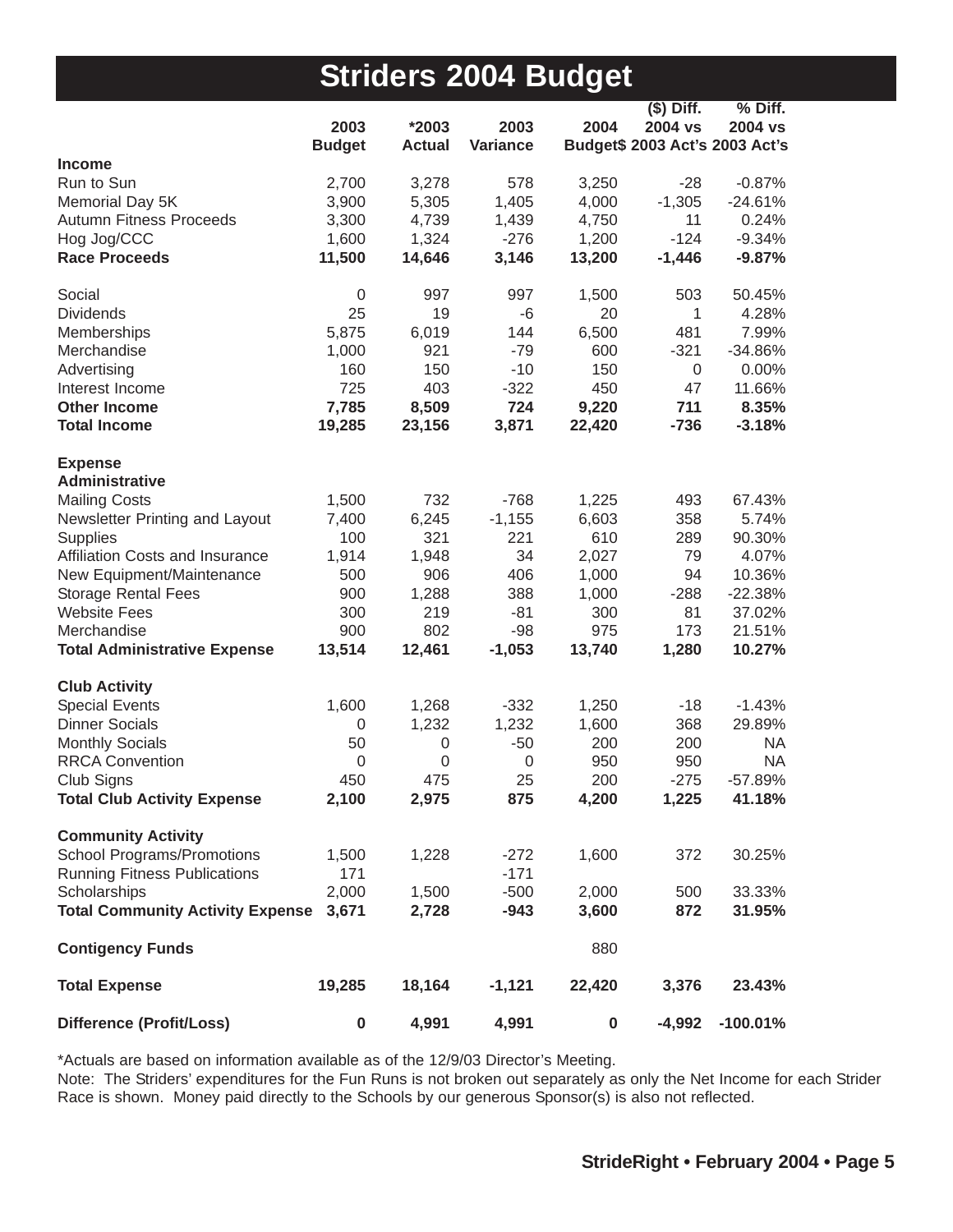## **We Get A Lead On A New Trail Run**

**The trail description below is new to many of us, but clearly not to Randy Lefko of Middleburg, who was kind enough to send us the following: "... I'm a long time runner in the area, and was looking at the website training run sites and wondering why your club doesn't have the Old Jennings State Forest Trails on there. If one drives down Old Jennings Rd from Blanding about 8 miles to Live Oak Rd (a dirt road to the right), go about 1.5 miles to a State Park parking area. There are four very nice and sand covered trails going from one, five, eight, and sixteen**

**miles. They are all well marked and manicured trails with very little traffic, save for an occasion horse or fox. ..." I had a chance to talk with Randy and there is potable water out yonder at the parking area. The nearest bathroom for this new park is a nearby Chevron station. Sounds like a great running alternative! Thanks for the tip Randy.** 

**JD Smith, our Equipment Manager, was kind enough to find the map shown below to help any of our readers with a yen for trail running. Thanks JD!**

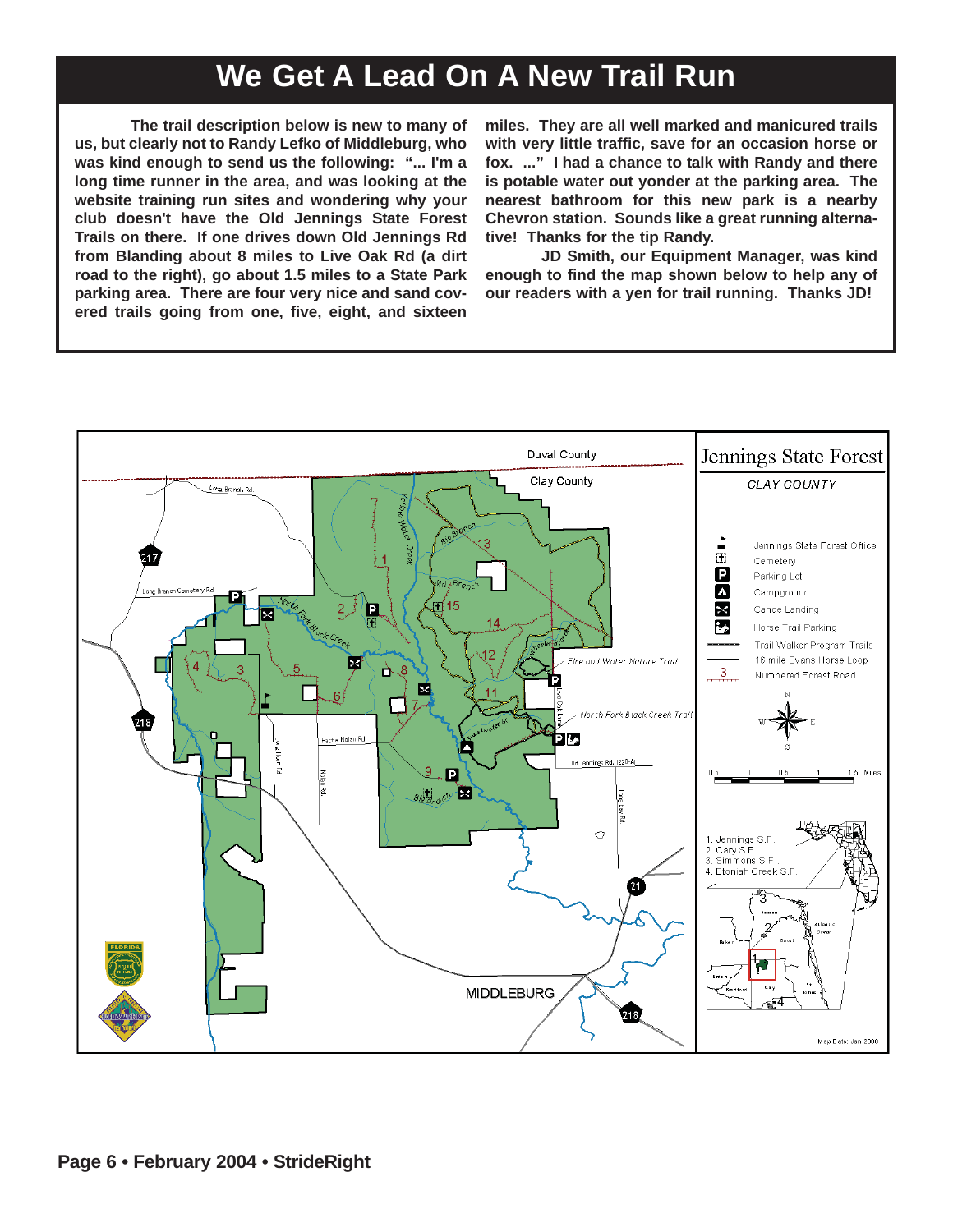## **\*\*\*February Dinner Social... Thursday February 26, 2004...Guest Speaker: Donna Hicken, First Coast News Anchor\*\*\***

**Donna Hicken is a Jacksonville native and has been a broadcast journalist here since 1988. She has been a competitive runner for many years. Donna most recently ran the 2003 Chicago Marathon. This was a tremendous achievement since she is recovering from her second bout with breast cancer. Come out and hear Donna's remarkable story of chemo and courage, and how running played an important role in her treatment and recovery.** 

**Menu:** Barbeque Buffet with the trimmings, dessert, and complimentary beer and soft drinks. By popular demand (and mostly because she is generous enough to spoil us once again) Sherri Alexander will be making a fine assortment of her wonderful desserts. The buffet will be great but DO save room for the best part of the meal, Sherri's desserts. Social half-hour begins at 600 p.m with dinner being served by 7:00 p.m.

**Cost:** \$10 per Strider, or \$12 for non-members.

**RSVP:** Make your check payable to "**Florida Striders,**" note the names of any guests you will have, and please **mail it to**:

**Strider Dinner 2600 Sandlewood Ct. Orange Park, FL 32065** RSVP early to ensure we have a place for you. We expect this event to fill quickly!



**Questions:** Please contact **Bob Boyd** at (904) **272-1770**

**Where: The Anheuser-Busch Brewery Hospitality Room…**111 Busch Drive, just East of I-95 on the North side of Busch Blvd (Take I-95 North from the intersection of I-95 & I-10 North on I-95 to Busch Blvd, exit 125, East to the Busch Brewery on the North side (left side as you're headed East.)

## **Fun for the Whole Family at the Strider Annual Picnic - Sunday, March 7th!**

Mark your calendars now for Sunday March 7, 2004 at 1:00 PM and come to the St. Johns Country Day School off Doctors Lake Drive (about 2.5 miles from Kingsley) in Orange Park. This event is complimentary for all Florida Striders and their guests and is always a good time. Here's the plan:

1:00 PM: Arrive, park, drop off your covered dish, set up your favorite folding furniture (there will be lots of picnic tables there) and get ready for a good time.

1:15 PM: Hash Run! This year's activities include the return of the famous adult HASH RUN…an adventure run featuring a hare (the leader), flour (to mark the course,) twists and turns, and the unexpected. Race to start at 1:15pm. Come prepared for a running escapade! Other adult activities will include basketball and volleyball.

1:30 PM until …: Good Food! Hamburgers, hot dogs, and garden burgers with all the trimmings will be provided by the club, along with beverages. The most delicious part of these picnics are the covered dishes brought by the many excellent cooks and bakers in the club. Please bring a dish to share and some comfy chairs to sit on. We will begin eating at 1:30.

2:15 PM: Election of the Board of Directors: We have a full slate of nominees for the new Strider Board of Directors (please see the biographies provided beginning on page 6) which require your approval following lunch. The election should start about 2:15. We keep the business portion brief.

2:30 PM: Fun for the Kids! Planned activities include a Fun Run and organized games

For more information or to volunteer at the picnic, please contact Lillian Lawless, Vanessa Boyd, Dottie Cahill, Tanys

Carere or Karin Glenn. Their numbers and emails are listed on Page 3 under "Board of Directors & Key Members."

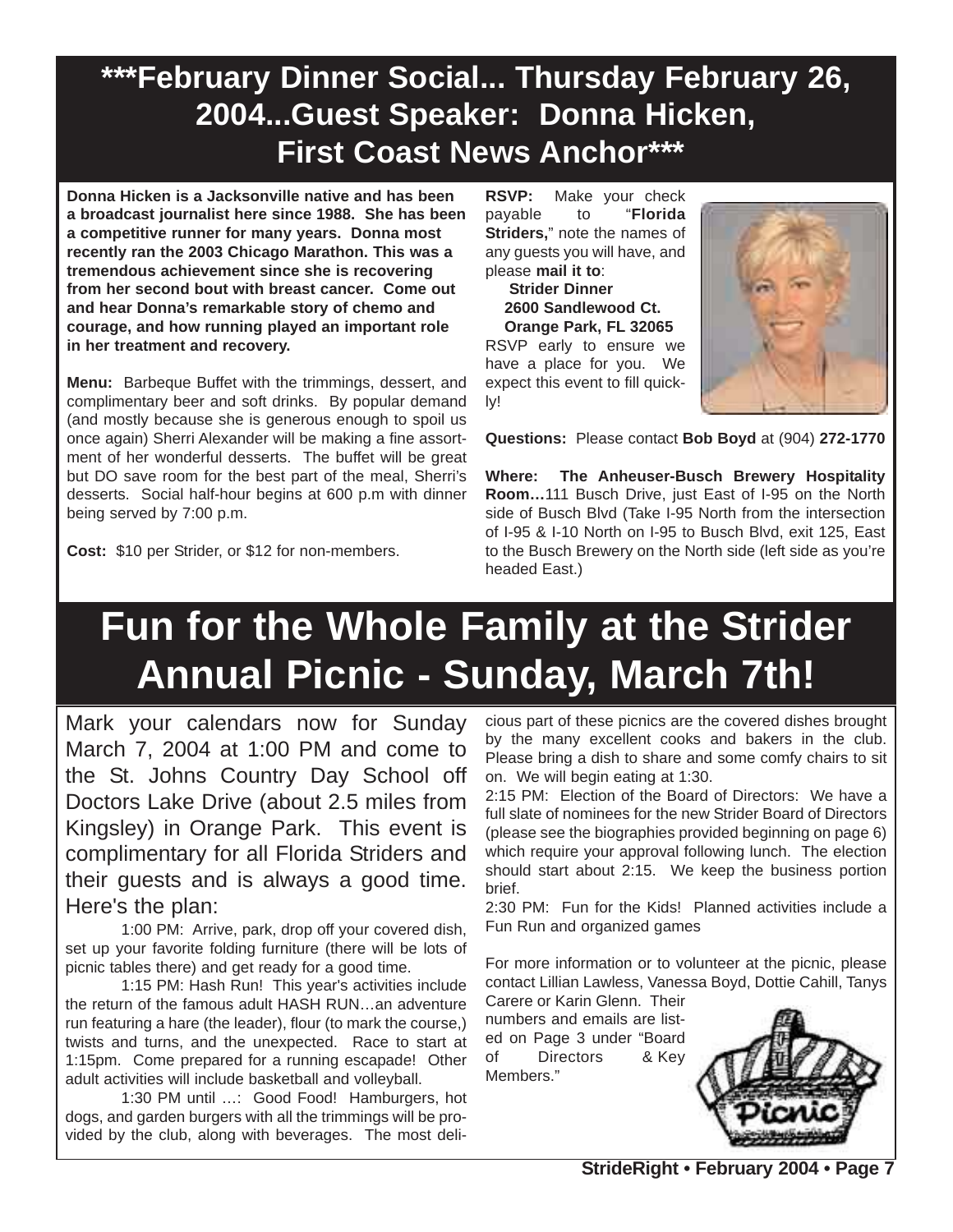## **STRIDERS AT THE RACES ACE RESULTS** To get your race results published,<br>LAST GASP 5 MILE<br>RAST GASP 5 MILE Bill Dunn<br>Ron Bartkovsky **email StriderResults@aol.com**

**LAST GASP 5 MILE CROSS COUNTRY RRCA FLORIDA STATE CHAMPIONSHIP** Jacksonville University December 28, 2003

Frank Sutman 34:03 Masters Bill Dunn 34:43 2nd A/G Patrick Gaughan 36:28 1st A/G Rodney Smith 37:24 2nd A/G Steve O'Brien 38:24 Douglas Tillett 39:56 Frank Frazier 40:05 3rd A/G Paul Berna 41:08 Thom Henkel 42:28 Kathy Murray 43:03 5th Fem Randy Pullo 43:44 Dan Ovshak 45:55 Patti Smith 46:00 1st A/G Bernie Gross 46:10 3rd A/G Harold Dubon 47:26 Gerry Tyburski 48:14 Gary Ledman 50:35 Gordon Slater 52:02 Kent Smith 52:43 Tom Sullivan 53:19 Claudia French 56:12 1st A/G Roxanne Slater 52:01 Shirley Henkel 56:32 Margaret Tyburski 58:31 Trish Kabus 1:09:37

Note: FSTC "Old Men" (Frazier, Sutman, Gaughan, Dunn & O'Brien) took 2nd place in the team competition.

#### **VYSTAR GATOR BOWL 5K** Jax Landing December 31 2003

| John Metzgar         | 16:22 Masters |
|----------------------|---------------|
| Len Ferman           | 16:46 1st A/G |
| Dr. Radical          | 17:18 1st A/G |
| <b>Bill Phillips</b> | 17:54 2nd A/G |
| Page Ramezani        | 19:03 1st A/G |
| <b>Bernie Candy</b>  | 19:06 1st A/G |
| Mark Woods           | 19:29         |

**Bill Dunn** Patrick McKeefery 20:49 Frank Frazier 21:16 1st A/G Kimberly Patterson 22:01 1st A/G Sharon Lucie 22:38 1st A/G Thom Henkel 22:40 3rd A/G Kathy Murray 22:48 3rd A/G Hernando DeSoto 23:12 Danny Weaver 23:13 Austin Wester 23:29 Harry Edwards 23:33 Alex Wester 23:37 Konner Sawicki 23:46 Claudia French 23:58 2nd A/G Dana Coleman 24:20 Kent Smith 24:30 Susan Harms 24:31 Harold Dubon 24:42 John Gauer 24:47 Steve Lucie 24:58 David Ferman 25:03 Kwan Supapan McCall 25:19 1st A/G Craig Harms 25:23 Nancy Harms 25:24 3rd A/G Rick Sheets 25:41 Carolyn Disher 27:52 3rd A/G Roberta Thomlinson27:55 Vicki Choinski 27:58 John Aimone 28:16 2nd A/G Gordon Slater 28:51 Shirley Henkel 30:05 Barbara Whitter 30:42 Annalee McPhilomy 31:51 Ginger French 32:21 2nd A/G Tom Sullivan 32:24 Al Saffer 33:31 Trish Kabus 35:15 Brenda Schwelling 35:17 Norma Wasson 36:21 1st A/G Joe Connolly 38:27 **WALT DISNEY WORLD MARATHON**

### January 11. 2004 Sharon Lucie 3:44:47 4th A/G Sue Whitworth 4:05:58 Steve Lucie 4:16:58

Lake Buena Vista

Ron Bartkovsky 4:28:28 Dana Coleman 4:36:04 Jonie Davis 4:57:25 Mark Sawicki 5:24:18

#### **WALT DISNEY WORLD HALF MARATHON**

| Janet Lavoie           | 1:58:57 |
|------------------------|---------|
| John Bowsman           | 1:58:58 |
| <b>Robert Grimmig</b>  | 2:08:50 |
| <b>Jim Lalley</b>      | 2:09:26 |
| Elena Etter            | 2:11:13 |
| <b>Alan Phillips</b>   | 2:29:42 |
| Kelly Komatz           | 2:34:05 |
| Mary Ann Bolin         | 2:36:28 |
| <b>Randy Pullo</b>     | 2:41:48 |
| <b>Elizabeth Bolin</b> | 3:01:07 |
| <b>Barbara Whitter</b> | 3:10:49 |
| Nancy Pullo            | 3:41:14 |

### **ROMANS ROAD 5K**

Argyle School Jax

| January 17, 2004 |  |
|------------------|--|
|------------------|--|

| <b>Bill Dunn</b>      | 18:45 1st A/G |
|-----------------------|---------------|
| Patrick Gaughan       | 19:26 1st A/G |
| Patrick McKeefery     | 19:23 2nd A/G |
| Denise Metzgar        | 19:45 1st A/G |
| Lewis Buzzell         | $21:16$ PR    |
| <b>Thom Henkel</b>    | 21:28 1st A/G |
| Kathy Murray          | 21:33 1st A/G |
| Paul Berna            | 21:52         |
| Dave Bokros           | 23:09         |
| Kent Smith            | 23:29 3rd A/G |
| John Gauer            | 23:38         |
| Ben Holland           | 24:33         |
| <b>Brian Murray</b>   | 23:40         |
| <b>JD Beck</b>        | 25:33         |
| Roy Wood              | 25:49         |
| Gary Ledman           | 26:12         |
| Roberta Thomlinson    |               |
|                       | 26:40 1st A/G |
| Dennis Lee            | 26:56         |
| Gordon Slater         | 27:35         |
| <b>Shirley Henkel</b> | 28:03         |
| <b>Thom Sullivan</b>  | 28:32         |
| Freddy Fillingham     | 28:43         |
| (Continued on Page 9) |               |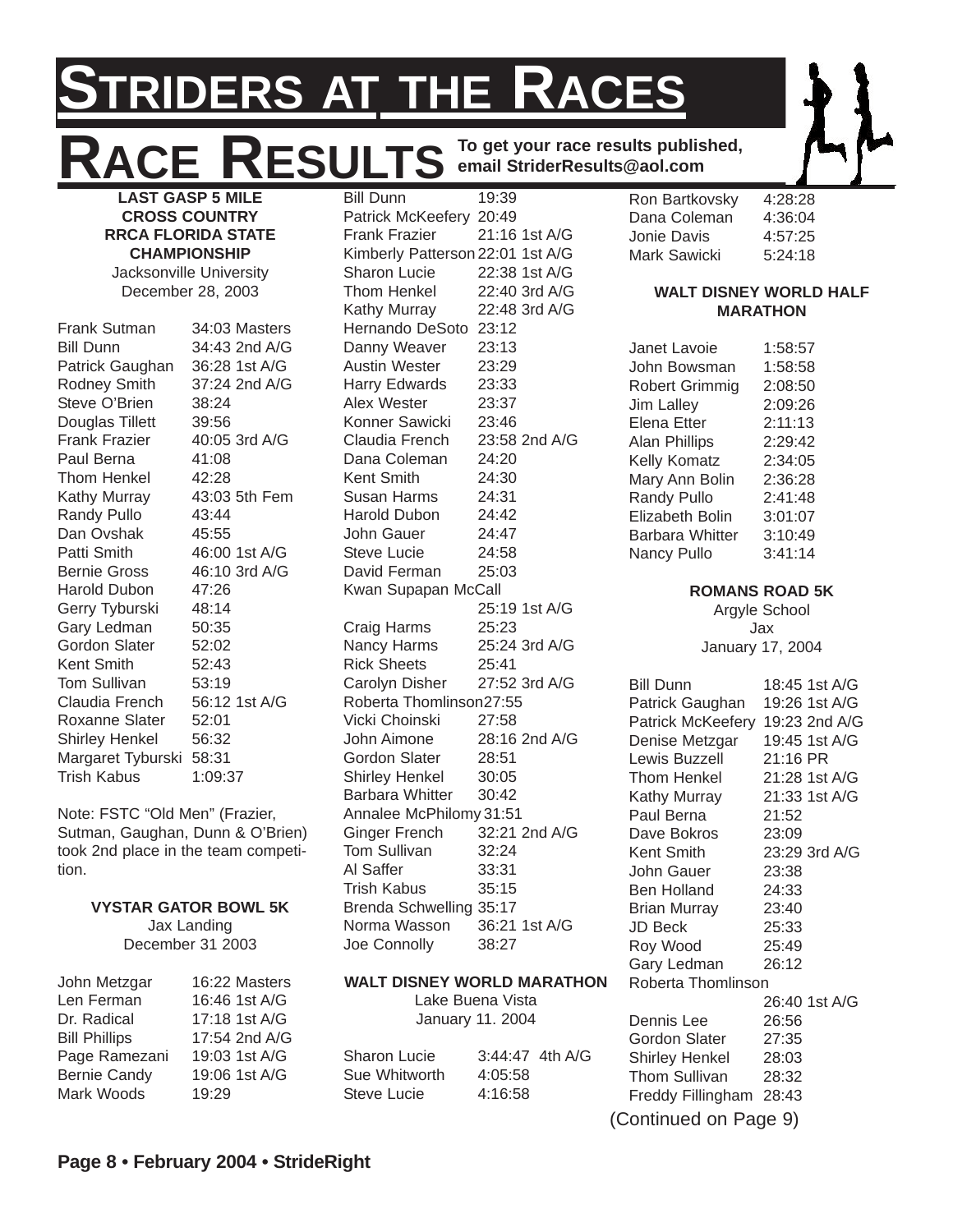## **MILE MARKER MUSINGS By Robert Glenn**

Hope your 2004's are off to a good start. Keep a weather eye open for the date and time of our annual Strider picnic in March. We'll be doing the new Board of Directors election, eating some good food, and probably imbibing some adult beverages. On to the races.

The **Last Gasp 5 Mile Cross Country RRCA Florida State Championship** was held at Jacksonville University on the 28th of December. **Frank Sutman** was

our top male Strider and the Masters Male champion with a 34:03. **Kathy Murray** was our fastest female Strider and 5th overall female with a 43:03. **Patrick Gaughan, Patti Smith,** and **Claudia French** also placed first in their respective age groups. Nice running. Some lamentations were heard post race



(Continued on Page 12)

# **STRIDERS AT THE RACES**

**RACE RESULTS To get your race results published, email StriderResults@aol.com**

**ROMANS ROAD 5K** Argyle School Jax January 17, 2004 (continued from previous page)

Patty Czarnecki 29:08 Elena Etter 30:06 1st A/G Barbara Whitter 30:12 Walley Lastinger 30:39 Trish Kabus 31:18 Al Saffer 33:04 2nd A/G Brenda Schwelling 35:18\*\* George Coombes 35:58 3rd A/G

\*\* Also just ran the Inaugural Arizona Rock-N-Roll Marathon in 5:55:48 on Sunday, Jan.12th

**SAN DIEGO MARATHON** San Diego, California January 18, 2004

Frank Sutman 3:06:41 John Heisner 3:39:07 Sharon Pentaleri 3:59:48\* \*Sharon was leading the 4:00 hour pace group

### **Welcome New Members!**

- **Angela Lynn Chesser**
	- **Angie Broyles Enyedi**
		-
	- **Christopher Comber**
- **Ray Garcia** • **Hal Higdon**
- **Kellie Howard**

### **Welcome Back Renewing Members!**

- **Maria & Darrell Allison**
- **Lewis Buzzell, III**
- **Everett Crum**
- **Susan & John Gostage**
- **David Hallums**
- **Robert & Janet Irvin**
- **Nicholas Jongebloed**
- **Jeanette & Clint Johnson**
- **Mary Ruth Johnson**
- **Frances Kennedy**
- **Ken & Sarah Knight**
- **Zully Lopez**
- **Rev. Charles Marker**
- **John Nalley**
- **Patricia & Pete Noonan**
- **Alan & Ann Phillips**
- **James & Phyllis Renninger**
- **Babs & Dave Shutt**

• **Gordon Simms**

• Jerry Nealey

- **Joe & Maurya Sova**
- **Melissa Stone**
- **William Tomlinson**
- **Bill Weaver**
- **Sue & Darrell Whitworth**
- **Priscilla Wild-Aalberg**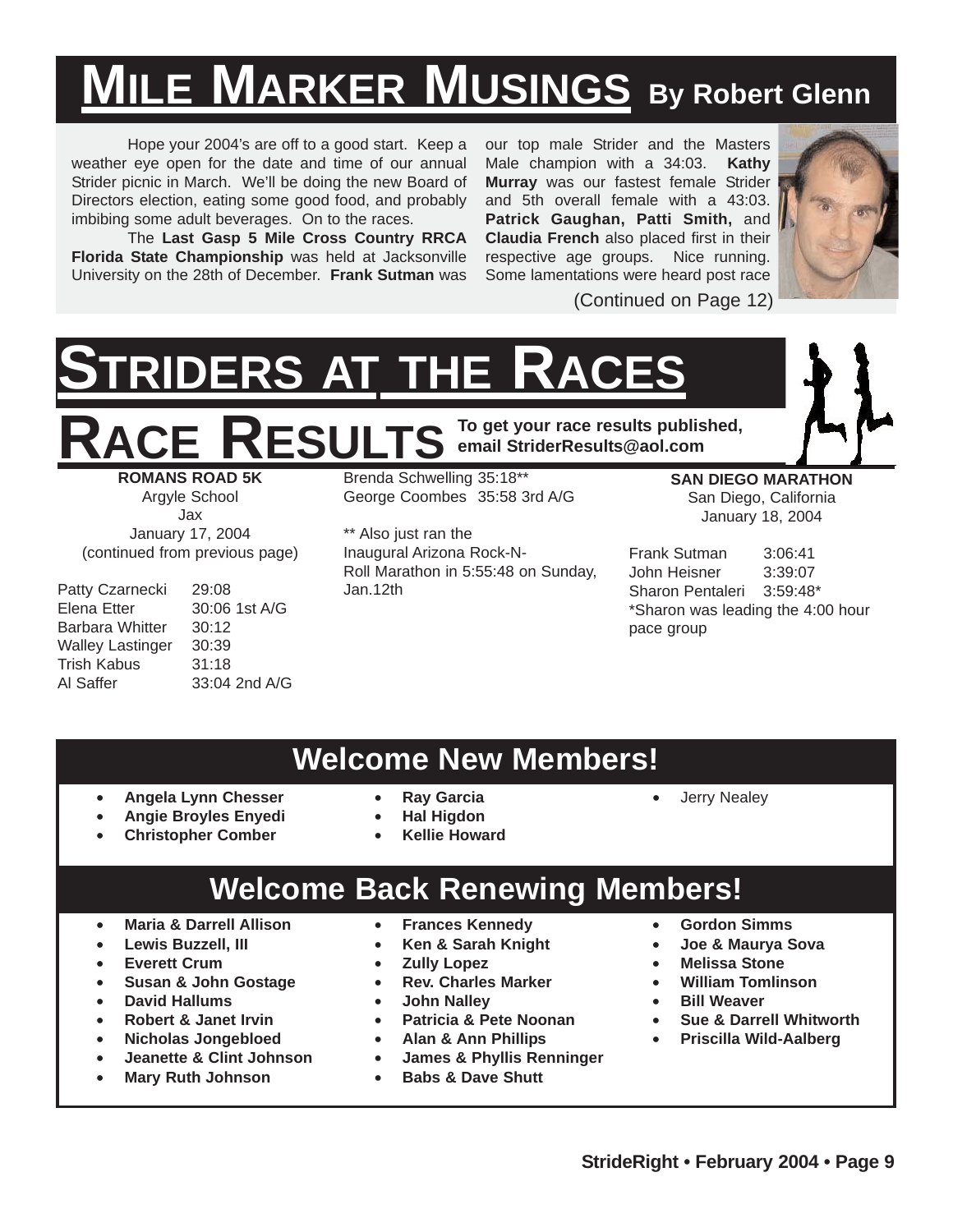**Race Calendar** 

Published as a service. Accuracy is not guaranteed. If you would like your race listed: Contact Ken Bendy, RRCA State Rep. (N. Florida) (904) 278-2926 or E-mail kbendy@aol.com.

| for a NF list, with web links, see http://members.aol.com/rrcahtml/rrcacal.htm |                                                            |             |                                                                                 |                                                                                    |  |  |  |
|--------------------------------------------------------------------------------|------------------------------------------------------------|-------------|---------------------------------------------------------------------------------|------------------------------------------------------------------------------------|--|--|--|
| <b>DATE</b>                                                                    | <b>EVENT</b>                                               | <b>TIME</b> | <b>LOCATION</b>                                                                 | <b>CONTACT</b>                                                                     |  |  |  |
| Feb 7                                                                          | Girl Scout Cookie Run 5K                                   | $8:00$ a.m. | Shore Dr., St Augustine South                                                   | $(904) 823 - 8570$                                                                 |  |  |  |
| Feb 8                                                                          | Winter Beach Run<br>5/10 Mi.                               | 3:00 p.m.   | Comfort Inn<br>Jacksonville Beach                                               | (904) 739-1917                                                                     |  |  |  |
| Feb 14                                                                         | Holy Spirit 5K                                             | 8:00 a.m.   | Holy Spirit Church, 11665 Ft<br>Caroline Road, Jax                              | $(904)$ 387-0528<br>ConsultJTB@aol.com                                             |  |  |  |
| Feb 14                                                                         | <b>Ginger Fannin King</b><br>Couples Relay 5K              | 2:00 p.m.   | Neptune Beach<br>(Jacksonville)                                                 | $(904)$ 387-0528<br>ConsultJTB@aol.com                                             |  |  |  |
| Feb 15                                                                         | 30th Annual Tallahassee<br>Marathon & Half Marathon        | 8:00 a.m.   | <b>FSU Mike Long Track</b><br>Tallahassee                                       | <b>Gulf Winds Track Club</b>                                                       |  |  |  |
| Feb <sub>21</sub>                                                              | Pirates on the Run 10 km                                   | 8:30 a.m.   | Fernandina Beach                                                                | $(904)$ 277-0050<br>ConsultJTB@aol.com                                             |  |  |  |
| Feb. 22                                                                        | <b>Florida Gulf Beaches</b><br>Marathon & 10K              | 7:00 a.m.   | Coachman Park<br>Clearwater                                                     | $(727)$ 347-4440                                                                   |  |  |  |
| Feb <sub>28</sub>                                                              | <b>Blue Angel Marathon/Half</b><br>Marathon                | 7:00 a.m.   | <b>NAS Pensacola</b>                                                            | 850) 452-3806 ext 315                                                              |  |  |  |
| Feb 28                                                                         | <b>Great Gainesville Road Race</b><br>5K                   | 9:00 a.m.   | <b>Union Street Theater</b><br>1st St. & 2nd Ave. Gainesville                   | $(352)$ 376-1811<br>(352) 271-3246                                                 |  |  |  |
| Feb 28                                                                         | Rotary Run 5K & Health Fair                                | $9:00$ a.m. | Palatka Mall, 400 N. Hwy 19,<br>Palatka                                         | 386) 325-4563                                                                      |  |  |  |
| Feb <sub>28</sub>                                                              | Ortega River Run 5 Mile                                    | 9:00 a.m.   | St. Marks School, Ortega Blvd,<br>Jax                                           | 904) 739-1917                                                                      |  |  |  |
| Mar <sub>6</sub>                                                               | Fleming Island 5K                                          | 8:00 a.m.   | Thunderbolt Elem. School,<br>Fleming Island Plantation<br>Orange Park           | $(904)$ 284-1808                                                                   |  |  |  |
| Mar. 13                                                                        | Gate River Run 15K                                         | $8:30$ a.m. | Alltel Stadium, Jax                                                             | (904) 739-1917                                                                     |  |  |  |
| <b>Mar. 20</b>                                                                 | Performance<br>Spring Beach 5K                             | 12:00 Noon  | Red Cross Life Saving Station<br>Jax Beach                                      | $(904)$ 285-1552                                                                   |  |  |  |
| <b>Mar. 20</b>                                                                 | <b>Bud Light Lighthouse 5K</b>                             | 4:30 p.m.   | Lighthouse, Anastasia Island, St.<br>Augustine                                  | $(904) 824 - 3939$                                                                 |  |  |  |
| Mar. 27                                                                        | Spartan Run 5K                                             | 8:00 a.m.   | St. Johns Country Day School<br>3100 Drs. Lake Dr., Orange Park                 | $(904)$ 269-6214                                                                   |  |  |  |
| <b>Apr. 17</b>                                                                 | <b>Run to the Sun 8K RRCA</b><br><b>State Championship</b> | 8:00 a.m.   | <b>Orange Park Kennel Club, US</b><br>17S & Wells Rd, Orange Park               | (904) 268-8392<br>HartRoss@bellsouth.net                                           |  |  |  |
| <b>May 31</b>                                                                  | <b>Memorial Day 5K</b>                                     | 8:00 a.m.   | <b>Spring Park,</b><br><b>Green Cove Springs</b>                                | $(904)292 - 1399$<br>lawless@bellsouth.net<br><b>Florida Striders Track Club</b>   |  |  |  |
| Sep. 11                                                                        | <b>Autumn Fitness 5K</b>                                   | 8:00 a.m.   | <b>Orange Park Kennel Club, US</b><br>17 & Wells Rd, Orange Park                | $(904)$ 268-6272<br>stanscarlett@msn.com<br><b>Florida Striders Track Club</b>     |  |  |  |
| <b>Nov. 6</b>                                                                  | Hog Jog 5K                                                 | 9:00 a.m.   | <b>Ronnie VanZant Park</b><br><b>Sandridge Road</b><br>Lake Asbury (Middleburg) | $(904) 728 - 6830$<br>Stevebruce@comcast.net<br><b>Florida Striders Track Club</b> |  |  |  |

## **Interested in Joining the Strider Board?**

Candidates should be club members, able to regularly attend monthly board meetings, and want to help determine the future of running in our community. Please contact either Frank Sutman, Bob Boyd, John

Powers, or JD Smith before February 15 if you are interested in becoming a board member. The next board has a one-year term that will run from March, 2004 to March, 2005.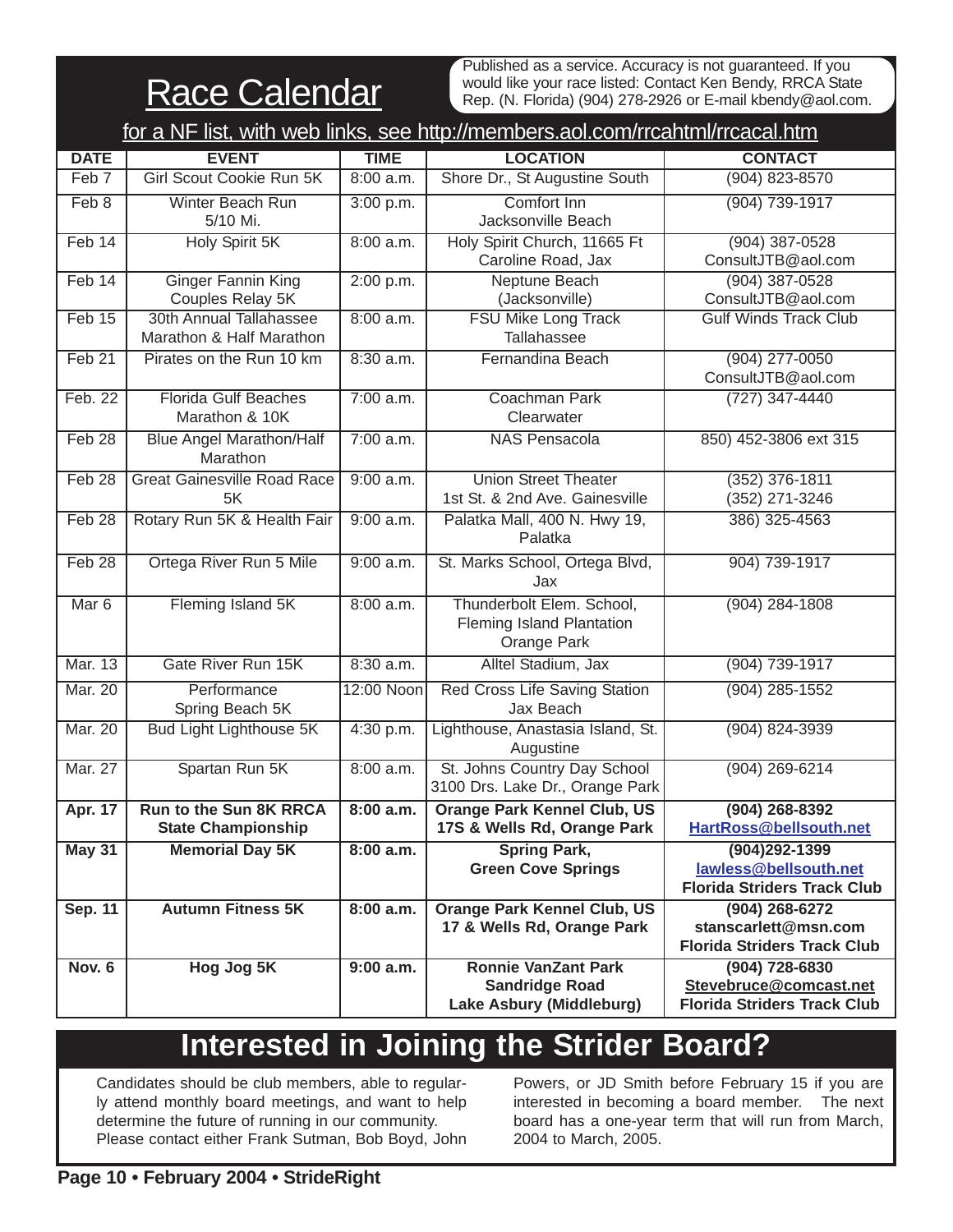## **GROUP TRAINING RUNS**

| <b>DAY</b>       | <b>TIME</b> | <b>DISTANCE</b>            | <b>JACKSONVILLE AREA</b>                          | <b>CONTACT</b>                            |
|------------------|-------------|----------------------------|---------------------------------------------------|-------------------------------------------|
| <b>Sunday</b>    | 6:30 AM     |                            | 5 to 10 Mi. Various Atlantic Beach Sea Turtle     | Jakson Badenhoop (904) 285-1552           |
|                  |             | pace groups                | llnn                                              | jaksonba@ilnk.com                         |
| <b>Sunday</b>    | 6:30 AM     | <b>6 to 20 Mi. Various</b> | <b>Orange Park Sun Tire</b>                       | Hardie Alexander (904) 264-5154           |
|                  |             | pace groups                | <b>Blanding Blvd.</b>                             | halex1953@aol.com                         |
| <b>Sunday</b>    | 10:00       | 3-8 Mi. Trail Run          | <b>Ponte Vedra Guana State</b>                    | Craig O'Neal (904) 285-9097               |
|                  | AМ          |                            | <b>Park</b>                                       | autofinanceman@yahoo.com                  |
| <b>Monday</b>    | 6:30 PM     | 3 to 7.5 Mi. Easy          | <b>Jacksonville Gazebo Mall</b>                   | <b>Bernie Gross (904) 272-5995</b>        |
|                  |             | pace                       |                                                   | berniegross@juno.com                      |
| <b>Monday</b>    | 5:30 PM     | <b>6 Mi. Downtown</b>      | <b>Jacksonville Charthouse</b>                    | Karin or Rob Glenn (904) 886-4095         |
|                  |             | <b>Bridges</b>             | Rest. parking lot                                 |                                           |
| lWeds.           | 5:30 PM     | <b>Interval Training</b>   | Jacksonville Bolles School Bob Carr (904)743-3325 |                                           |
|                  |             |                            | San Jose Blvd.                                    |                                           |
| Weds.            | $6:00$ PM   | 6.5 Mi. Easy pace          | <b>Jacksonville Boone Park</b>                    | Bernie Gross (904) 272-5995               |
|                  |             |                            | <b>Riverside</b>                                  | berniegross@juno.com                      |
| Weds.            | 6:20 PM     | <b>Varied</b>              | <b>Ponte Vedra Beach Saw</b>                      | Jakson Badenhoop (904) 285-1552           |
|                  |             | <b>Distances/paces</b>     | <b>Grass Village next to</b>                      | jaksonba@ilnk.com Call/email to confirm   |
|                  |             |                            | Flamers                                           | last minute changes                       |
| Weds.            | 6:30 PM     |                            | 5-8 Mi. (Prediction   Ponte Vedra Beach Saw       | <b>Contact Dave Gottschalk</b>            |
|                  |             |                            | Run/JTC social 3rd Grass Village, Aqua Grill      | Email: davegott@comcast.net               |
|                  |             | Wed.)                      |                                                   |                                           |
| Thursday 6:00 PM |             | 15 Mi.                     | <b>Gracor Fitness Ctr. 1950</b>                   | <b>Brett Chepenik (904) 398-6442</b>      |
|                  |             |                            | <b>San Marco</b>                                  |                                           |
| Thursday 6:20 PM |             | <b>Varied distances</b>    | <b>Jacksonville Beach</b>                         | Jakson Badenhoop (904) 285-1552           |
|                  |             |                            | <b>SeaWalk Pavilion</b>                           | jaksonba@ilnk.com Call/email to confirm   |
|                  |             |                            |                                                   | last minute changes                       |
| Sunday           | 6:00 AM     | 10 to 20 Mi.               | <b>Green Cove Springs</b>                         | Jack Hayes (904)284-2105. Call to Confirm |
|                  |             | Varied pace                | Lamont & St. Johns Ave.                           | runanride@hotmail.com                     |

### **Prefer the convenience of On Line Membership, Renewal, or Race Registration? Visit Active.com. They charge \$2 for their service.**

| Please Print<br><b>Application for Membership</b><br><b>FLORIDA STRIDERS TRACK CLUB</b> |                                                                                                                                                                                                                                                                                                                                                                                                                                                                                                                                                                                                                                                                                                                                                                                                                                                                                                                                                                                                                                                                                                                                                                                                                                  |                                                           | New (<br>Renewal $\bigcap$                                          |
|-----------------------------------------------------------------------------------------|----------------------------------------------------------------------------------------------------------------------------------------------------------------------------------------------------------------------------------------------------------------------------------------------------------------------------------------------------------------------------------------------------------------------------------------------------------------------------------------------------------------------------------------------------------------------------------------------------------------------------------------------------------------------------------------------------------------------------------------------------------------------------------------------------------------------------------------------------------------------------------------------------------------------------------------------------------------------------------------------------------------------------------------------------------------------------------------------------------------------------------------------------------------------------------------------------------------------------------|-----------------------------------------------------------|---------------------------------------------------------------------|
|                                                                                         |                                                                                                                                                                                                                                                                                                                                                                                                                                                                                                                                                                                                                                                                                                                                                                                                                                                                                                                                                                                                                                                                                                                                                                                                                                  |                                                           |                                                                     |
|                                                                                         |                                                                                                                                                                                                                                                                                                                                                                                                                                                                                                                                                                                                                                                                                                                                                                                                                                                                                                                                                                                                                                                                                                                                                                                                                                  |                                                           |                                                                     |
|                                                                                         |                                                                                                                                                                                                                                                                                                                                                                                                                                                                                                                                                                                                                                                                                                                                                                                                                                                                                                                                                                                                                                                                                                                                                                                                                                  |                                                           |                                                                     |
|                                                                                         |                                                                                                                                                                                                                                                                                                                                                                                                                                                                                                                                                                                                                                                                                                                                                                                                                                                                                                                                                                                                                                                                                                                                                                                                                                  |                                                           |                                                                     |
|                                                                                         |                                                                                                                                                                                                                                                                                                                                                                                                                                                                                                                                                                                                                                                                                                                                                                                                                                                                                                                                                                                                                                                                                                                                                                                                                                  | <b>Annual Dues:</b>                                       | <b>Mail Application</b>                                             |
|                                                                                         | E-mail experience and the contract of the contract of the contract of the contract of the contract of the contract of the contract of the contract of the contract of the contract of the contract of the contract of the cont                                                                                                                                                                                                                                                                                                                                                                                                                                                                                                                                                                                                                                                                                                                                                                                                                                                                                                                                                                                                   | Family \$20<br>O<br>Single \$15                           | with dues to:                                                       |
|                                                                                         | Signature Signature Signature Signature Signature Signature Signature Signature Signature Signature Signature Signature Signature Signature Signature Signature Signature Signature Signature Signature Signature Signature Si                                                                                                                                                                                                                                                                                                                                                                                                                                                                                                                                                                                                                                                                                                                                                                                                                                                                                                                                                                                                   | Junior (under 18) $$10 \Omega$<br>Senior (over 65) \$10 O | Florida Striders<br>11058 Percheron Drive<br>Jacksonville, FL 32257 |
| $\blacksquare$ Date $\blacksquare$                                                      | <u> 1989 - Johann Barn, amerikansk politiker (d. 1989)</u><br>I know that running and volunteering to work in club races are potentially hazardous activities. I should not enter and run in club activities unless I am medically able and properly trained. I agree to abide by any decisi<br>cial relative to my ability to safely complete the run. I assume all risks associated with running and volunteering to work club races including, but not limited to, falls, contact with other participants, the effects of t<br>high heat and/or humidity, the conditions of the road or the traffic on the course, all such risks being known and appreciated by me. Having read this waiver and knowing these facts, and in consideration of your acceptance<br>cation for membership, I, for myself and anyone entitled to act on my behalf, waive and release the Road Runners Club of America, The Florida Striders Track Club, and all sponsors, their representatives and successors from<br>and liabilities of any kind arising out of my participation in these club activities, even though that liabilities may arise out of negligence or carelessness on the part of the persons named in this waiver. Rev. 12/01 |                                                           |                                                                     |

-----------